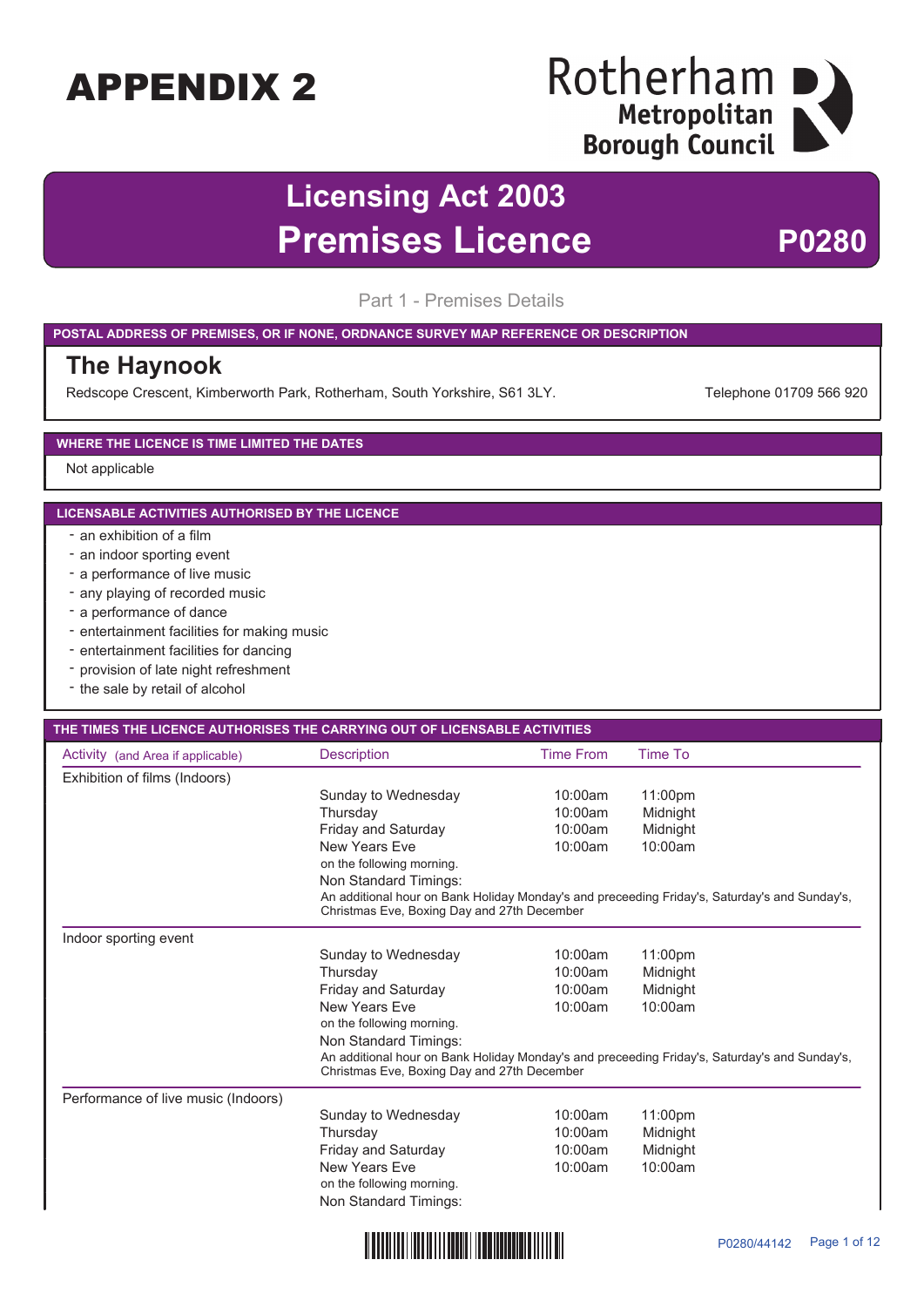# Rotherham<br>
Metropolitan<br>
Borough Council

## **Licensing Act 2003 Premises Licence P0280**

| THE TIMES THE LICENCE AUTHORISES THE CARRYING OUT OF LICENSABLE ACTIVITIES continued |                                                                                                                                                                                               |                                                                                                                                              |                |  |
|--------------------------------------------------------------------------------------|-----------------------------------------------------------------------------------------------------------------------------------------------------------------------------------------------|----------------------------------------------------------------------------------------------------------------------------------------------|----------------|--|
| Activity (and Area if applicable)                                                    | <b>Description</b>                                                                                                                                                                            | <b>Time From</b>                                                                                                                             | <b>Time To</b> |  |
|                                                                                      | Performance of live music (Indoors) continued<br>An additional hour on Bank Holiday Monday's and preceeding Friday's, Saturday's and Sunday's,<br>Christmas Eve, Boxing Day and 27th December |                                                                                                                                              |                |  |
| Playing of recorded music (Indoors)                                                  |                                                                                                                                                                                               |                                                                                                                                              |                |  |
|                                                                                      | Sunday to Wednesday                                                                                                                                                                           | 10:00am                                                                                                                                      | 11:00pm        |  |
|                                                                                      | Thursday                                                                                                                                                                                      | 10:00am                                                                                                                                      | Midnight       |  |
|                                                                                      | Friday and Saturday                                                                                                                                                                           | 10:00am                                                                                                                                      | Midnight       |  |
|                                                                                      | New Years Eve                                                                                                                                                                                 | 10:00am                                                                                                                                      | 10:00am        |  |
|                                                                                      | on the following morning.<br>Non Standard Timings:                                                                                                                                            |                                                                                                                                              |                |  |
|                                                                                      | An additional hour on Bank Holiday Monday's and preceeding Friday's, Saturday's and Sunday's,<br>Christmas Eve, Boxing Day and 27th December                                                  |                                                                                                                                              |                |  |
| Performance of dance (Indoors)                                                       |                                                                                                                                                                                               |                                                                                                                                              |                |  |
|                                                                                      | Sunday to Wednesday                                                                                                                                                                           | 10:00am                                                                                                                                      | 11:00pm        |  |
|                                                                                      | Thursday                                                                                                                                                                                      | 10:00am                                                                                                                                      | Midnight       |  |
|                                                                                      | Friday and Saturday                                                                                                                                                                           | 10:00am                                                                                                                                      | Midnight       |  |
|                                                                                      | New Years Eve                                                                                                                                                                                 | 10:00am                                                                                                                                      | 10:00am        |  |
|                                                                                      | on the following morning.                                                                                                                                                                     |                                                                                                                                              |                |  |
|                                                                                      | Non Standard Timings:                                                                                                                                                                         |                                                                                                                                              |                |  |
|                                                                                      | An additional hour on Bank Holiday Monday's and preceeding Friday's, Saturday's and Sunday's,<br>Christmas Eve, Boxing Day and 27th December                                                  |                                                                                                                                              |                |  |
| Provision of facilities for making music (Indoors)                                   |                                                                                                                                                                                               |                                                                                                                                              |                |  |
|                                                                                      | Sunday to Wednesday                                                                                                                                                                           | 10:00am                                                                                                                                      | 11:00pm        |  |
|                                                                                      | Thursday                                                                                                                                                                                      | 10:00am                                                                                                                                      | Midnight       |  |
|                                                                                      | Friday and Saturday                                                                                                                                                                           | 10:00am                                                                                                                                      | Midnight       |  |
|                                                                                      | <b>New Years Eve</b>                                                                                                                                                                          | 10:00am                                                                                                                                      | 10:00am        |  |
|                                                                                      | on the following morning.                                                                                                                                                                     |                                                                                                                                              |                |  |
|                                                                                      | Non Standard Timings:                                                                                                                                                                         |                                                                                                                                              |                |  |
|                                                                                      | An additional hour on Bank Holiday Monday's and preceeding Friday's, Saturday's and Sunday's,<br>Christmas Eve, Boxing Day and 27th December                                                  |                                                                                                                                              |                |  |
| Provision of facilities for dancing (Indoors)                                        |                                                                                                                                                                                               |                                                                                                                                              |                |  |
|                                                                                      | Sunday to Wednesday                                                                                                                                                                           | 10:00am                                                                                                                                      | 11:00pm        |  |
|                                                                                      | Thursday                                                                                                                                                                                      | 10:00am                                                                                                                                      | Midnight       |  |
|                                                                                      | Friday and Saturday                                                                                                                                                                           | 10:00am                                                                                                                                      | Midnight       |  |
|                                                                                      | <b>New Years Eve</b>                                                                                                                                                                          | 10:00am                                                                                                                                      | 10:00am        |  |
|                                                                                      | on the following morning.                                                                                                                                                                     |                                                                                                                                              |                |  |
|                                                                                      | Non Standard Timings:                                                                                                                                                                         |                                                                                                                                              |                |  |
|                                                                                      |                                                                                                                                                                                               | An additional hour on Bank Holiday Monday's and preceeding Friday's, Saturday's and Sunday's,<br>Christmas Eve, Boxing Day and 27th December |                |  |
| Late night refreshment (Indoors)                                                     |                                                                                                                                                                                               |                                                                                                                                              |                |  |
|                                                                                      | Sunday to Wednesday                                                                                                                                                                           | 10:00am                                                                                                                                      | 11:30pm        |  |
|                                                                                      | Thursday                                                                                                                                                                                      | 11:00pm                                                                                                                                      | 12:30am        |  |
|                                                                                      | on the following morning.                                                                                                                                                                     |                                                                                                                                              |                |  |
|                                                                                      | Friday and Saturday                                                                                                                                                                           | 11:00pm                                                                                                                                      | 12:30am        |  |
|                                                                                      | on the following morning.                                                                                                                                                                     |                                                                                                                                              |                |  |
|                                                                                      | <b>New Years Eve</b><br>on the following morning.                                                                                                                                             | 11:00pm                                                                                                                                      | 5:00am         |  |
|                                                                                      | Non Standard Timings:                                                                                                                                                                         |                                                                                                                                              |                |  |
|                                                                                      | An additional hour on Bank Holiday Monday's and preceeding Friday's, Saturday's and Sunday's,                                                                                                 |                                                                                                                                              |                |  |
|                                                                                      | Christmas Eve, Boxing Day and 27th December                                                                                                                                                   |                                                                                                                                              |                |  |

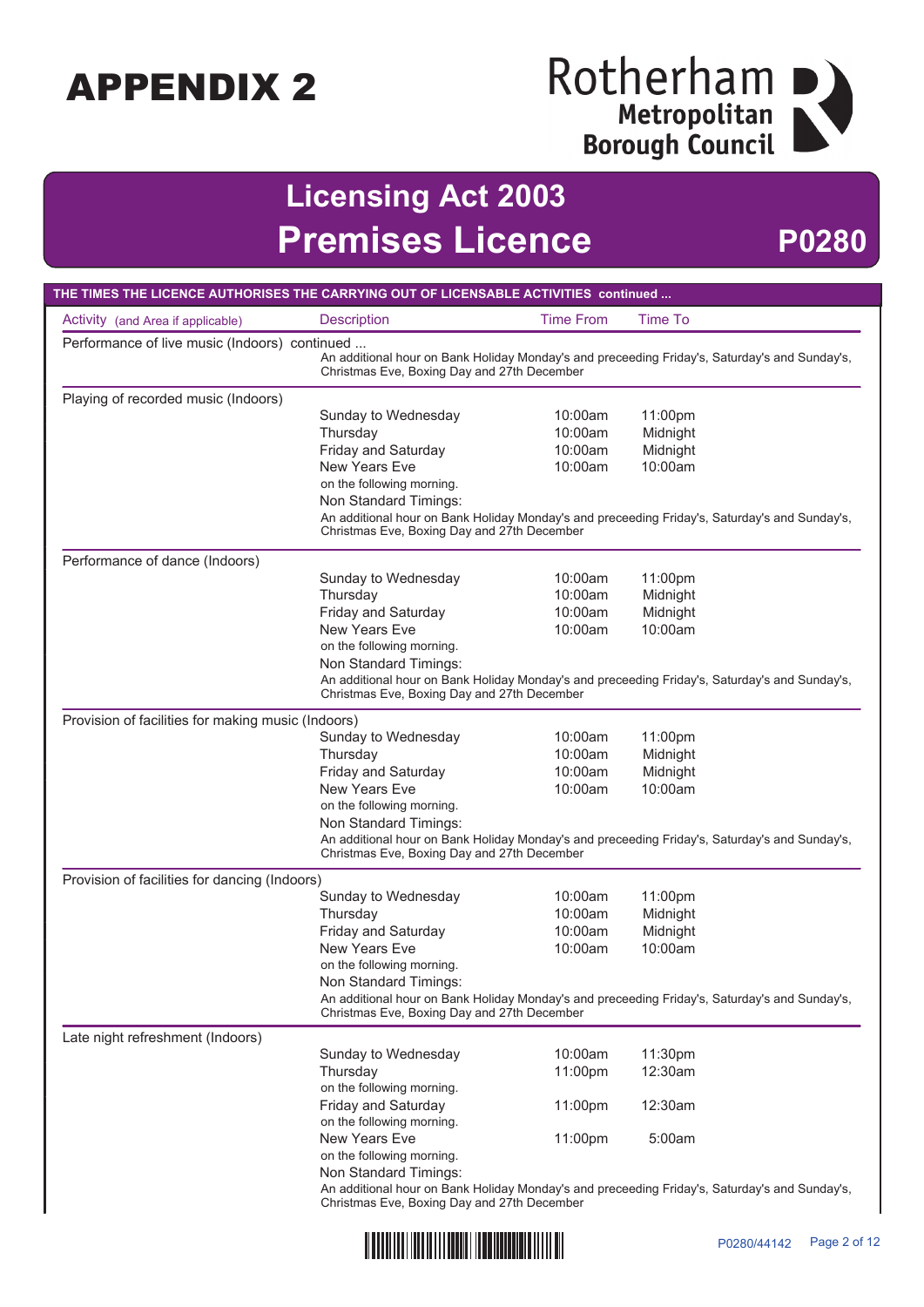# Rotherham<br>
Metropolitan<br>
Borough Council

## **Licensing Act 2003 Premises Licence P0280**

| THE TIMES THE LICENCE AUTHORISES THE CARRYING OUT OF LICENSABLE ACTIVITIES continued                                                       |                                                                       |                  |                                                                                               |  |
|--------------------------------------------------------------------------------------------------------------------------------------------|-----------------------------------------------------------------------|------------------|-----------------------------------------------------------------------------------------------|--|
| Activity (and Area if applicable)                                                                                                          | <b>Description</b>                                                    | <b>Time From</b> | <b>Time To</b>                                                                                |  |
|                                                                                                                                            | The sale by retail of alcohol for consumption ON and OFF the premises |                  |                                                                                               |  |
|                                                                                                                                            | Sunday to Wednesday                                                   | 10:00am          | 11:30pm                                                                                       |  |
|                                                                                                                                            | Thursday                                                              | 10:00am          | Midnight                                                                                      |  |
|                                                                                                                                            | Friday and Saturday                                                   | 10:00am          | Midnight                                                                                      |  |
|                                                                                                                                            | on the following morning.                                             |                  |                                                                                               |  |
|                                                                                                                                            | <b>New Years Eve</b><br>on the following morning.                     | 10:00am          | 10:00am                                                                                       |  |
|                                                                                                                                            | Non Standard Timings:                                                 |                  |                                                                                               |  |
|                                                                                                                                            |                                                                       |                  | An additional hour on Bank Holiday Monday's and preceeding Friday's, Saturday's and Sunday's, |  |
|                                                                                                                                            | Christmas Eve, Boxing Day and 27th December                           |                  |                                                                                               |  |
|                                                                                                                                            |                                                                       |                  |                                                                                               |  |
| THE OPENING HOURS OF THE PREMISES                                                                                                          |                                                                       |                  |                                                                                               |  |
|                                                                                                                                            | <b>Description</b>                                                    | <b>Time From</b> | <b>Time To</b>                                                                                |  |
|                                                                                                                                            | Sunday to Wednesday                                                   | 10:00am          | 11:30pm                                                                                       |  |
|                                                                                                                                            | Friday and Saturday                                                   | 10:00am          | 12:30am                                                                                       |  |
|                                                                                                                                            | on the following morning.                                             |                  |                                                                                               |  |
|                                                                                                                                            | <b>New Years Eve</b>                                                  | 10:00am          | 10:00am                                                                                       |  |
|                                                                                                                                            | on the following morning.<br>Non Standard Timings:                    |                  |                                                                                               |  |
|                                                                                                                                            |                                                                       |                  | An additional hour on Bank Holiday Monday's and preceeding Friday's, Saturday's and Sunday's, |  |
|                                                                                                                                            | Christmas Eve, Boxing Day and 27th December                           |                  |                                                                                               |  |
|                                                                                                                                            |                                                                       |                  |                                                                                               |  |
| WHERE THE LICENCE AUTHORISES SUPPLIES OF ALCOHOL WHETHER THESE ARE ON AND / OR OFF SUPPLIES                                                |                                                                       |                  |                                                                                               |  |
| - The sale by retail of alcohol for consumption ON and OFF the premises                                                                    |                                                                       |                  |                                                                                               |  |
| Part 2                                                                                                                                     |                                                                       |                  |                                                                                               |  |
|                                                                                                                                            |                                                                       |                  |                                                                                               |  |
| NAME, (REGISTERED) ADDRESS, TELEPHONE NUMBER AND EMAIL (WHERE RELEVANT) OF HOLDER OF PREMISES LICENCE                                      |                                                                       |                  |                                                                                               |  |
| Ei Group plc                                                                                                                               |                                                                       |                  | 3 Monkspath Hall Road, Shirley, Solihull, West Midlands, B90 4SJ.                             |  |
|                                                                                                                                            |                                                                       |                  | Telephone 0121 2725000                                                                        |  |
|                                                                                                                                            |                                                                       |                  |                                                                                               |  |
| REGISTERED NUMBER OF HOLDER, FOR EXAMPLE COMPANY NUMBER, CHARITY NUMBER (WHERE APPLICABLE)                                                 |                                                                       |                  |                                                                                               |  |
| Ei Group plc                                                                                                                               |                                                                       |                  | 2562808                                                                                       |  |
|                                                                                                                                            |                                                                       |                  |                                                                                               |  |
| NAME, ADDRESS AND TELEPHONE NUMBER OF DESIGNATED PREMISES SUPERVISOR WHERE THE PREMISES LICENCE<br><b>AUTHORISES THE SUPPLY OF ALCOHOL</b> |                                                                       |                  |                                                                                               |  |
| <b>Bernadette DUNN</b>                                                                                                                     |                                                                       |                  |                                                                                               |  |
|                                                                                                                                            |                                                                       |                  |                                                                                               |  |
| PERSONAL LICENCE NUMBER AND ISSUING AUTHORITY OF PERSONAL LICENCE HELD BY DESIGNATED PREMISES SUPERVISOR                                   |                                                                       |                  |                                                                                               |  |
| WHERE THE PREMISES LICENCE AUTHORISES FOR THE SUPPLY OF ALCOHOL                                                                            |                                                                       |                  |                                                                                               |  |
| Licence No. PERL/003112/06                                                                                                                 | Issued by Leeds                                                       |                  |                                                                                               |  |
|                                                                                                                                            |                                                                       |                  |                                                                                               |  |

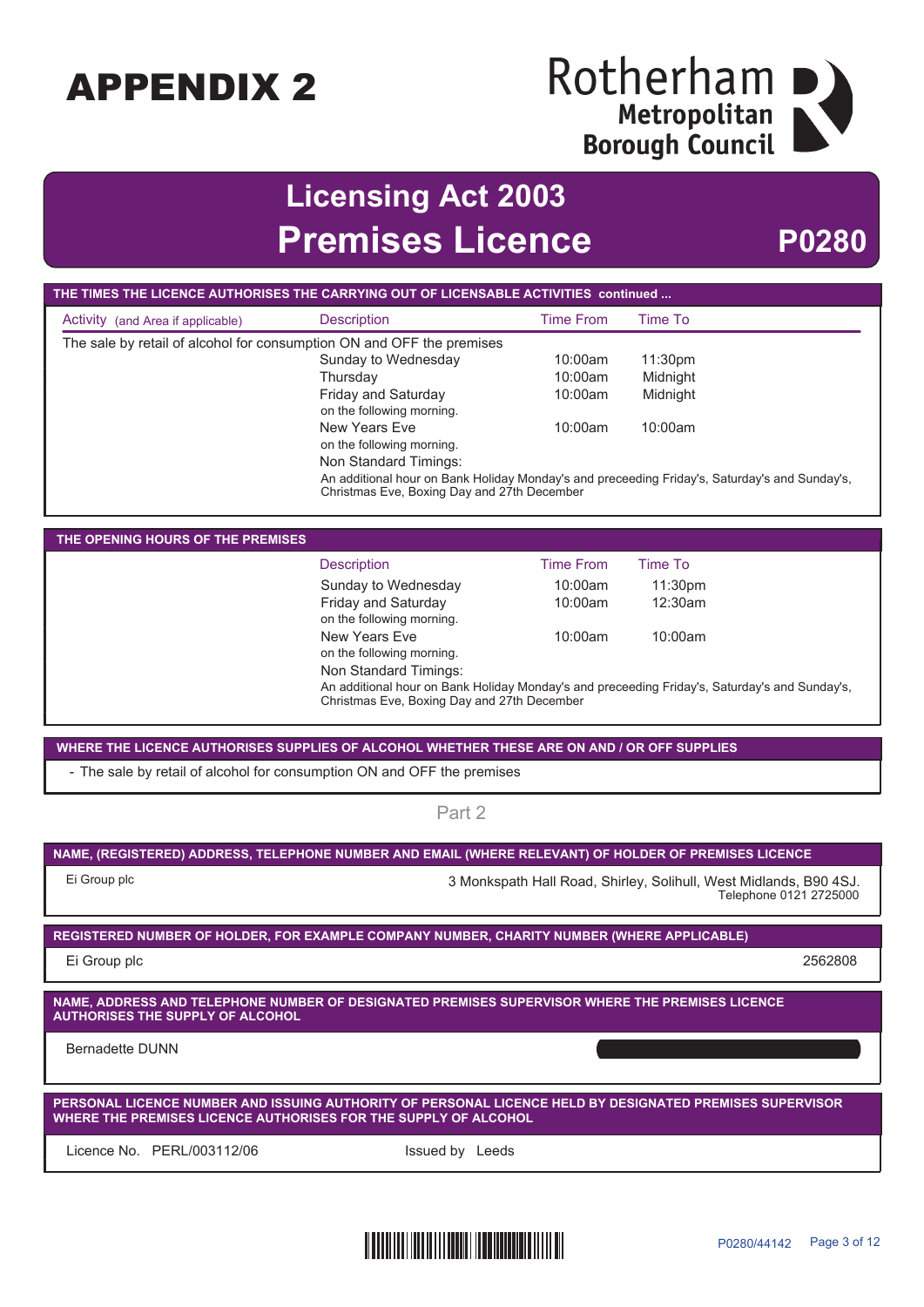## Rotherham Metropolitan **Borough Council**

## **Licensing Act 2003** Premises Licence P0280

#### **ANNEXES**

#### **Mandatory Conditions**

#### **All Premises Licence authorising supply of alcohol**

The licence is granted subject to the Mandatory conditions for sale of alcohol as set out in the Licensing Act 2003 as amended by the Licensing Act 2003 (Mandatory Licensing Conditions) Order 2010 and Order 2014.

- 1. No supply of alcohol may be made under the Premises Licence
	- (a) At a time when there is no Designated Premises Supervisor in respect of the Premises Licence; or
	- (b) At a time when the Designated Premises Supervisor does not hold a Personal Licence or his Personal Licence is suspended.
- 2. Every supply of alcohol under the Premises Licence must be made, or authorised by a person who holds a Personal Licence.
- 3. (1) The responsible person must ensure that staff on relevant premises do not carry out, arrange or participate in any irresponsible promotions in relation to the premises.
	- (2) In this paragraph, an irresponsible promotion means any one or more of the following activities, or substantially similar activities, carried on for the purpose of encouraging the sale or supply of alcohol for consumption on the premises.
		- a) games or other activities which require or encourage, or are designed to require or encourage, individuals to -
			- (i) drink a quantity of alcohol within a time limit (other than to drink alcohol sold or supplied on the premises before the cessation of the period in which the responsible person is authorised to sell or supply alcohol), or
			- (ii) drink as much alcohol as possible (whether within a time limit or otherwise);
		- b) provision of unlimited or unspecified quantities of alcohol free or for a fixed or discounted fee to the public or to a group defined by a particular characteristic in a manner which carries a significant risk of undermining a licensing objective;
		- c) provision of free or discounted alcohol or any other thing as a prize to encourage or reward the purchase and consumption of alcohol over a period of 24 hours or less in a manner which carries a significant risk of undermining a licensing objective;
		- d) selling or supplying alcohol in association with promotional posters or flyers on, or in the vicinity of, the premises which can reasonably be considered to condone, encourage or

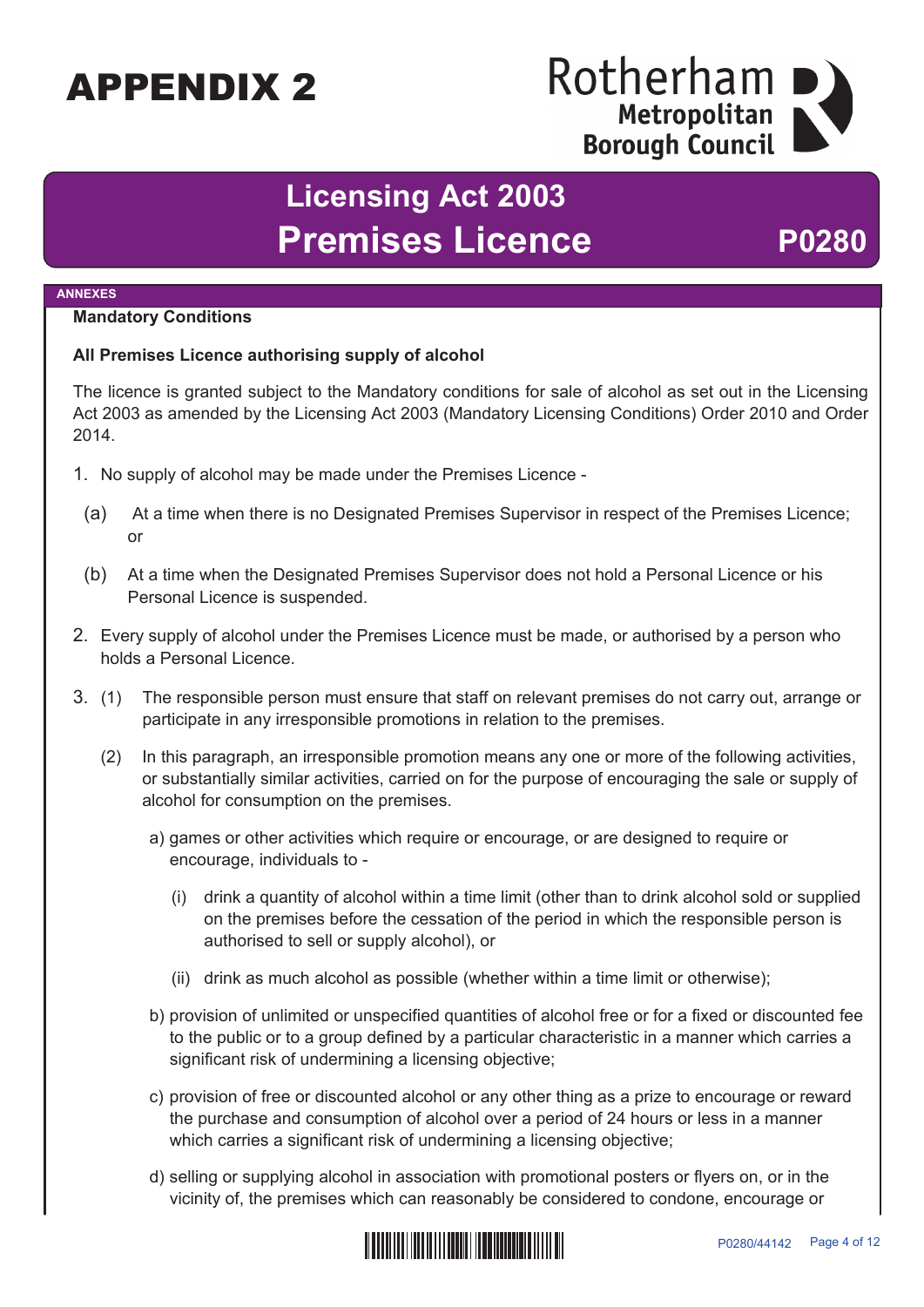## Rotherham Metropolitan **Borough Council**

## **Licensing Act 2003** Premises Licence P0280

**ANNEXES continued ...** glamorise anti-social behaviour or to refer to the effects of drunkenness in any favourable manner. e) dispensing alcohol directly by one person into the mouth of another (other than where that other person is unable to drink without assistance by reason of disability). 4. The responsible person must ensure that free potable water is provided on request to customers where it is reasonably available. 5. (1) The premises licence holder or club premises certificate holder must ensure that an age verification policy is adopted in respect of the premises in relation to the sale or supply of alcohol. (2) The designated premises supervisor in relation to the premises licences must ensure that the supply of alcohol at the premises is carried on in accordance with the age verification policy. (3) The policy must require individuals who appear to the responsible person to be under 18 years of age (or such older age as may be specified in the policy) to produce on request, before being served alcohol, identification bearing their photograph, date of birth and either:- (a) a holographic mark or (b) an ultraviolet feature. 6. The responsible person shall ensure that - (a) where any of the following alcoholic drinks is sold or supplied for consumption on the premises (other than alcoholic drinks sold or supplied having been made up in advance ready for sale or supply in a securely closed container) it is available to customers in the following measures - (i) beer or cider: ½ pint; (ii) gin, rum, vodka or whisky: 25 ml or 35 ml; and (iii) still wine in a glass: 125 ml; and (b) these measures are displayed in a menu, price list or other printed material which is available to customers on the premises; and (c) where a customer does not in relation to a sale of alcohol specify the quantity of alcohol to be sold, the customer is made aware that these measures are available. **Minimum Drinks Pricing**

1. A relevant person shall ensure that no alcohol is sold or supplied for consumption on or off the

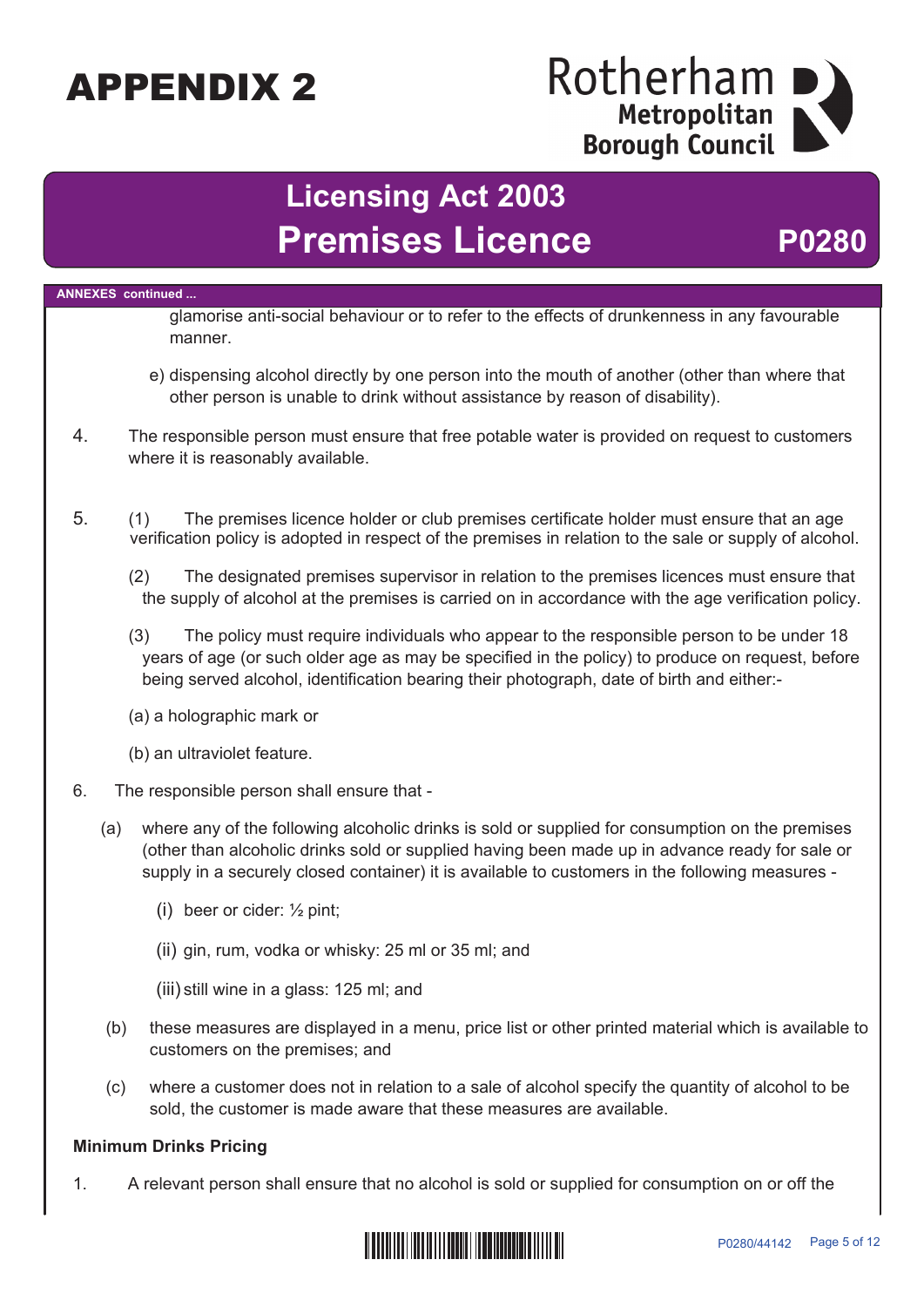## Rotherham Metropolitan **Borough Council**

## **Licensing Act 2003** Premises Licence P0280

#### **ANNEXES continued ...**

premises for a price which is less than the permitted price.

- 2. For the purposes of the condition set out in paragraph 1
	- (a) "duty" is to be construed in accordance with the Alcoholic Liquor Duties Act 1979
	- (b) "permitted price" is the price found by applying the formula -

 $P = D + (DxV)$ 

Where -

(i) P is the permitted price

(ii) D is the amount of duty chargeable in relation to the alcohol as if the duty were charged on the date of the sale or supply of the alcohol, and

(iii) V is the rate of value added tax chargeable in relation to the alcohol as if the value added tax were charged on the date of the sale or supply of the alcohol;

- (c) "relevant person" means, in relation to premises in respect of which there is in force a premises licence -
	- (i) The holder of the premises licence
	- (ii) The designated premises supervisor (if any) in respect of such a licence, or
	- (iii) The personal licence holder who makes or authorises a supply of alcohol under such a licence;
- (d) "relevant person" means, in relation to premises in respect of which there is in force a club premises certificate, any member or officer of the club present on the premises in a capacity which enables the member or officer to prevent the supply in question; and
- (e) "value added tax" means value added tax charged in accordance with the Value Added Tax Act 1994.
- 3. Where the permitted price given by Paragraph (b) of paragraph 2 would (apart from the paragraph) not be a whole number of pennies, the price given by that sub-paragraph shall be taken to be the price actually given by that sub-paragraph rounded up to the nearest penny.
- 4. (1) Sub-paragraph (2) applies where the permitted price given by Paragraph (b) of paragraph 2 on a day ("the first day") would be different from the permitted price on the next day ("the second day") as a result of a change to the rate of duty or value added tax.

(2) The permitted price which would apply on the first day applies to sales or supplies of

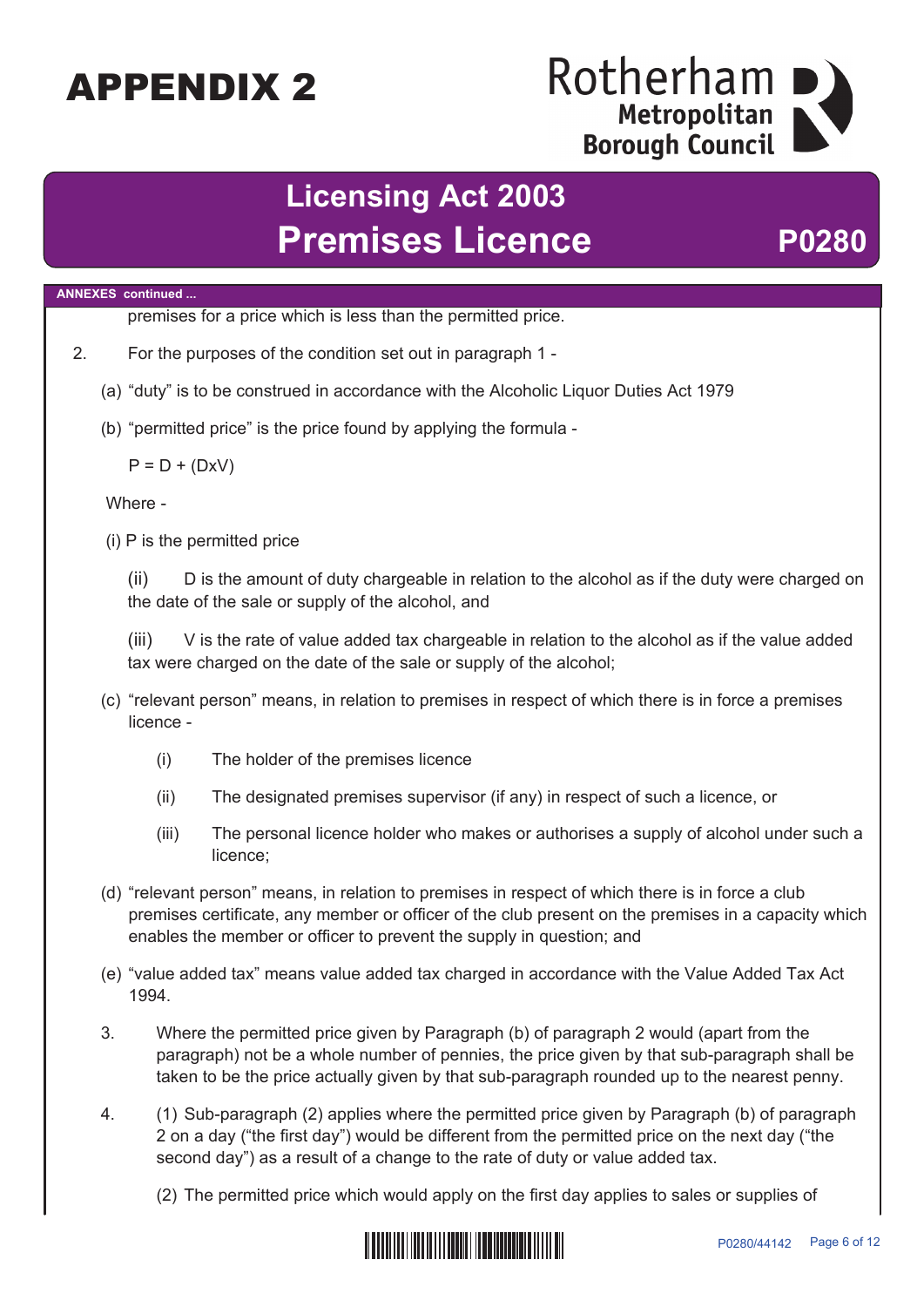### Rotherham Metropolitan **Borough Council**

## **Licensing Act 2003 Premises Licence P0280**

#### **ANNEXES continued ...**

alcohol which take place before the expiry of the period of 14 days beginning on the second day.

#### **Showing of films**

Immediately before each exhibition at the premises of a film passed by the British Board of Film Classification there shall be exhibited on screen for at least five seconds in such a manner as to be easily read by all persons in the auditorium a reproduction of the certificate of the Board or, as regards a trailer advertising a film, of the statement approved by the Board indicating the classification of the film.

Where a programme includes a film recommended by the licensing authority as falling into the 12A, 15 or 18 category no person appearing to be under the age of 12 and unaccompanied, or under 15 or 18 as appropriate, shall be admitted to any part of the programme; and the licence holder shall display in a conspicuous position a notice in the following terms:

#### **PERSONS UNDER THE AGE OF [INSERT APPROPRIATE AGE] CANNOT BE ADMITTED TO ANY PART OF THE PROGRAMME.**

Where films of different categories form part of the same programme, the notice shall refer to the oldest age restriction. This condition does not apply to members of staff under the relevant age while on-duty provided that the prior written consent of the person's parent or legal guardian has first been obtained.

The admission of children to an exhibition of a film where the film classification body or this Council has determined the classification must be restricted in accordance with that classification. The film classification body is the British Board of Film Classification. In this condition children means persons under 18 years of age.

Films must be classified in the following way:

**U** - Universal. Suitable for audiences aged four years and over.

**PG** - Parental Guidance. Some scenes may be unsuitable for young children.

**12A** - Passed only for viewing by persons aged 12 years or older or persons younger than 12 when accompanied by an adult.

**15** - Passed only for viewing by persons aged 15 years and over.

**18** - Passed only for viewing by persons aged 18 years and over.

**If the Premises Licence has conditions in respect of Door Supervision [except theatres, cinemas, bingo halls and casinos]**

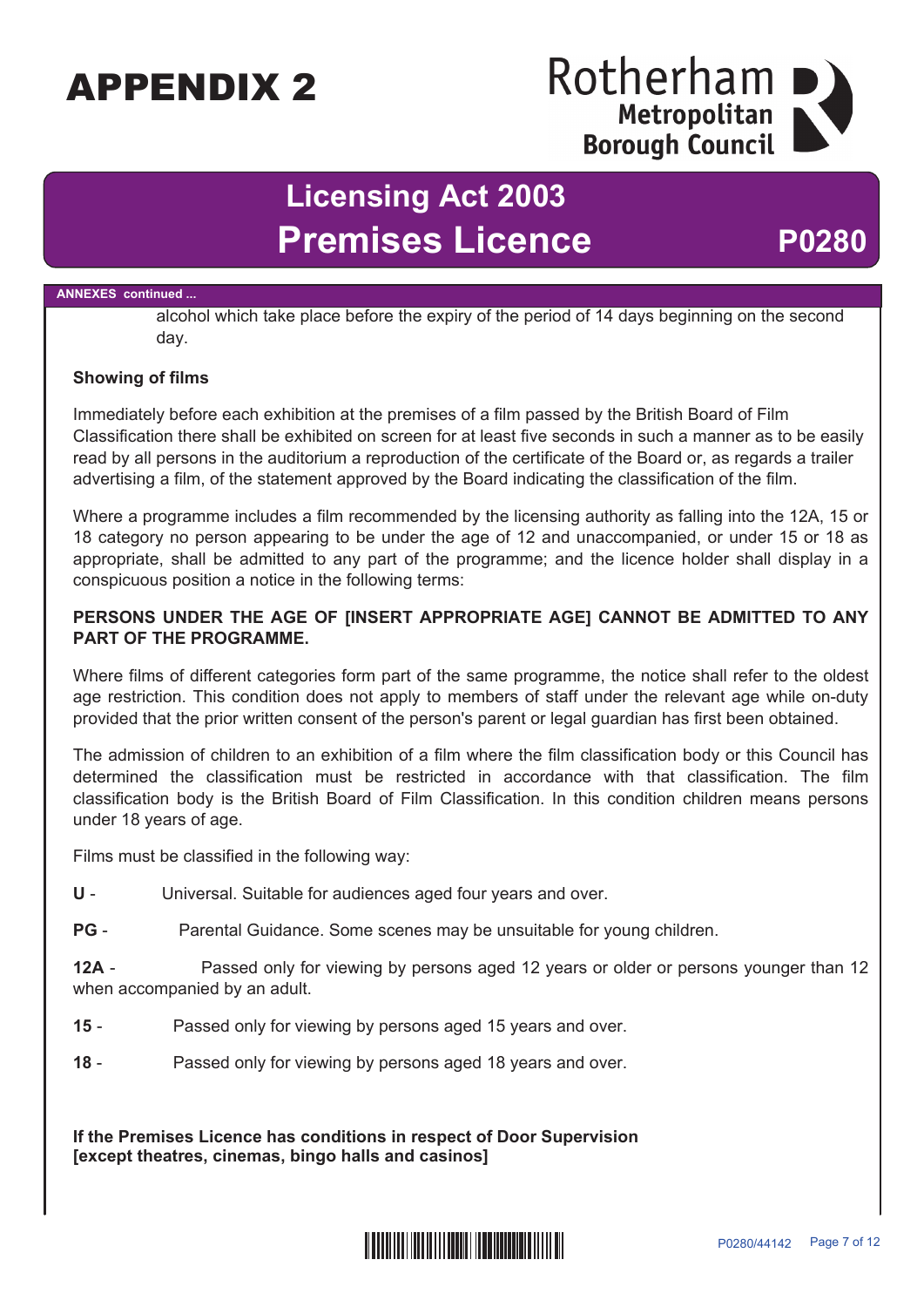## Rotherham Metropolitan **Borough Council**

## **Licensing Act 2003 Premises Licence <b>P0280**

### **ANNEXES continued ...** 1. Where a premises licence includes a condition that at specified times one or more individuals must be at the premises to carry out a security activity, each such individual must: (a) be authorised to carry out that activity by a licence granted under the Private Security Industry Act 2001; or (b) be entitled to carry out that activity by virtue of section 4 of the Act. 2. But nothing in subsection (1) requires such a condition to be imposed: (a) in respect of premises within paragraph 8(3)(a) of Schedule 2 to the Private Security Industry Act 2001 (c12) (premises with premises licences authorising plays or films); or (b) in respect of premises in relation to: (i) any occasion mentioned in paragraph 8(3)(b) or (c) of that Schedule (premises being used exclusively by club with club premises certificate, under a temporary event notice authorising plays or films or under a gaming licence), or (ii) any occasion within paragraph 8(3)(d) of that Schedule (occasions prescribed by regulations under that Act. 3. For the purposes of this section: (a) "security activity" means an activity to which paragraph 2(1)(a) of that Schedule applies, and, which is licensable conduct for the purposes of that Act, (see Section 3(2) of that Act) and (b) paragraph 8(5) of that Schedule (interpretation of references to an occasion) applies as it applies in relation to paragraph 8 of that Schedule. **Annex 2 Conditions consistent with operating schedule Public Safety** None.

#### **Prevention of Public Nuisance**

- 1. The licence holder shall ensure that a CCTV system will be installed and maintained at the premises. Images will be retained for a minimum period of 31 days and made available to officers of the responsible authorities on request.
- 2. The licence holder shall ensure that all staff whose duties involve the sale of alcohol will receive

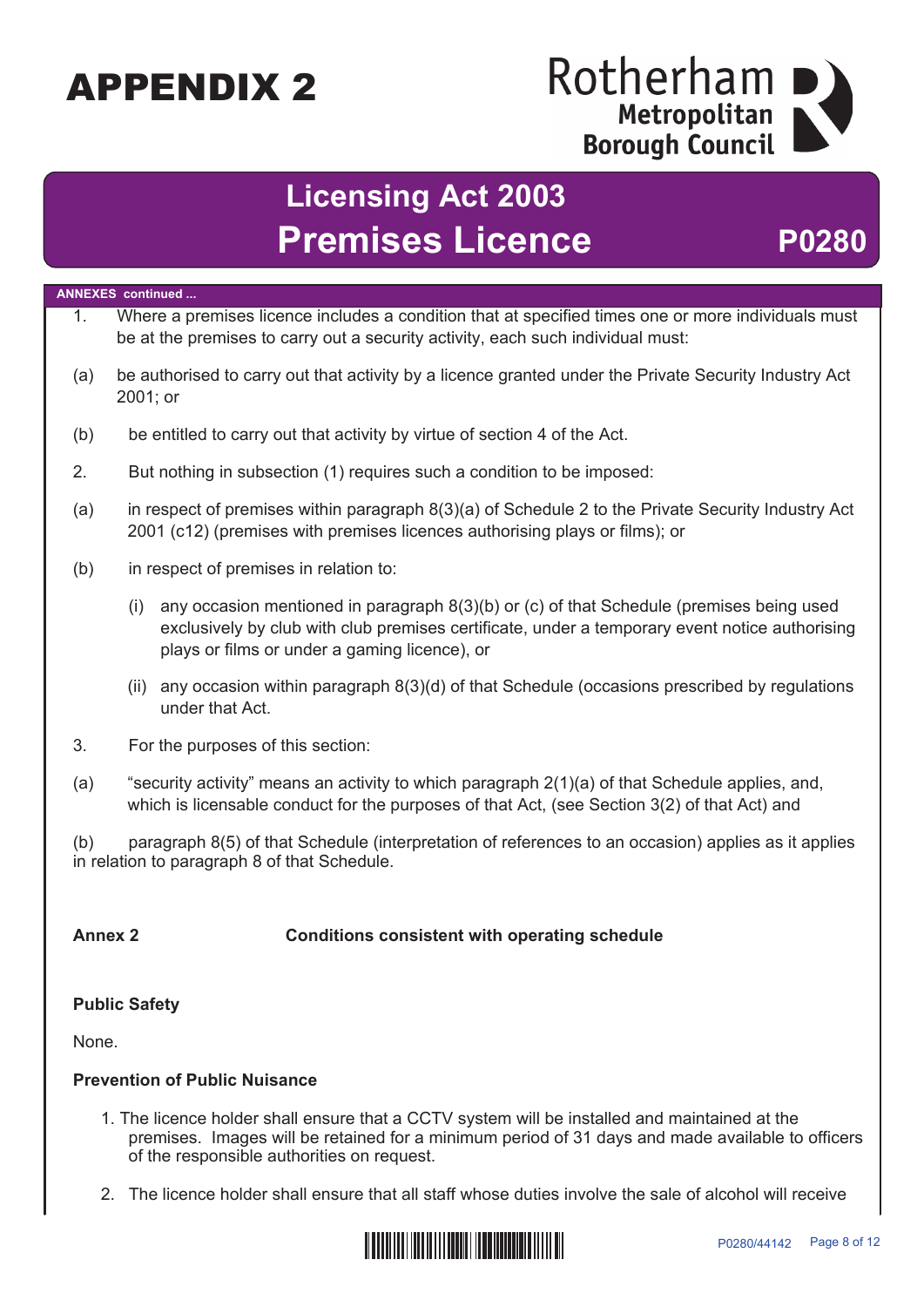## Rotherham Metropolitan **Borough Council**

## **Licensing Act 2003** Premises Licence P0280

**ANNEXES continued ...** training with regard to age verification, under age sales and the serving of alcohol to persons under the influence of alcohol. Staff training records will be maintained on site and signed by both the DPS and the member of staff. The training records will be made available to officers of the responsible authorities on request. 3. The licence holder shall ensure that an incident register containing details of any incident of crime, disorder or public nuisance that occurred on the premises whilst the premises are open for licensable activities shall be in place at the premises. The register shall consist of consecutively numbered pages in a bound format. It shall be maintained at the premises at all times. The book shall be checked weekly and signed by the DPS / nominated supervisor. 4. The licence holder shall ensure that all external doors / windows must be kept closed other than for access and egress whenever events involving amplified music or speech are taking place. 5. The licence holder shall ensure that clear notices shall be placed at all exits advising customers that they are in a residential area and that they must leave quietly to avoid causing disturbance to residents. 6. The licence holder shall ensure that for the duration of any event including live or recorded music (or speech) noise from amplified sound shall not be audible inside any residential property. Perimeter walks shall be undertaken at regular intervals during any such event to monitor the volume of music and also noise from patrons using the premises with appropriate action taken accordingly where noise is deemed to be excessive. Any such action shall be recorded in the incident register. NOTE; Noise may be considered inaudible when it is at a low enough level that it is not recognisable as emanating from the source in question and/or it does not alter the perception of the ambient noise environment that would prevail in the absence of the source in question. 7. The licence holder shall ensure that all commercial waste skips sited within the car park of the premises shall be fully operational and shall have lids which shall remain closed so contents including bottles cannot be readily accessed. **Protection of Children from Harm** None. **Annex 3 Conditions attached after Hearing of Licensing Authority** None. **Annex 4 Plans** See attached.

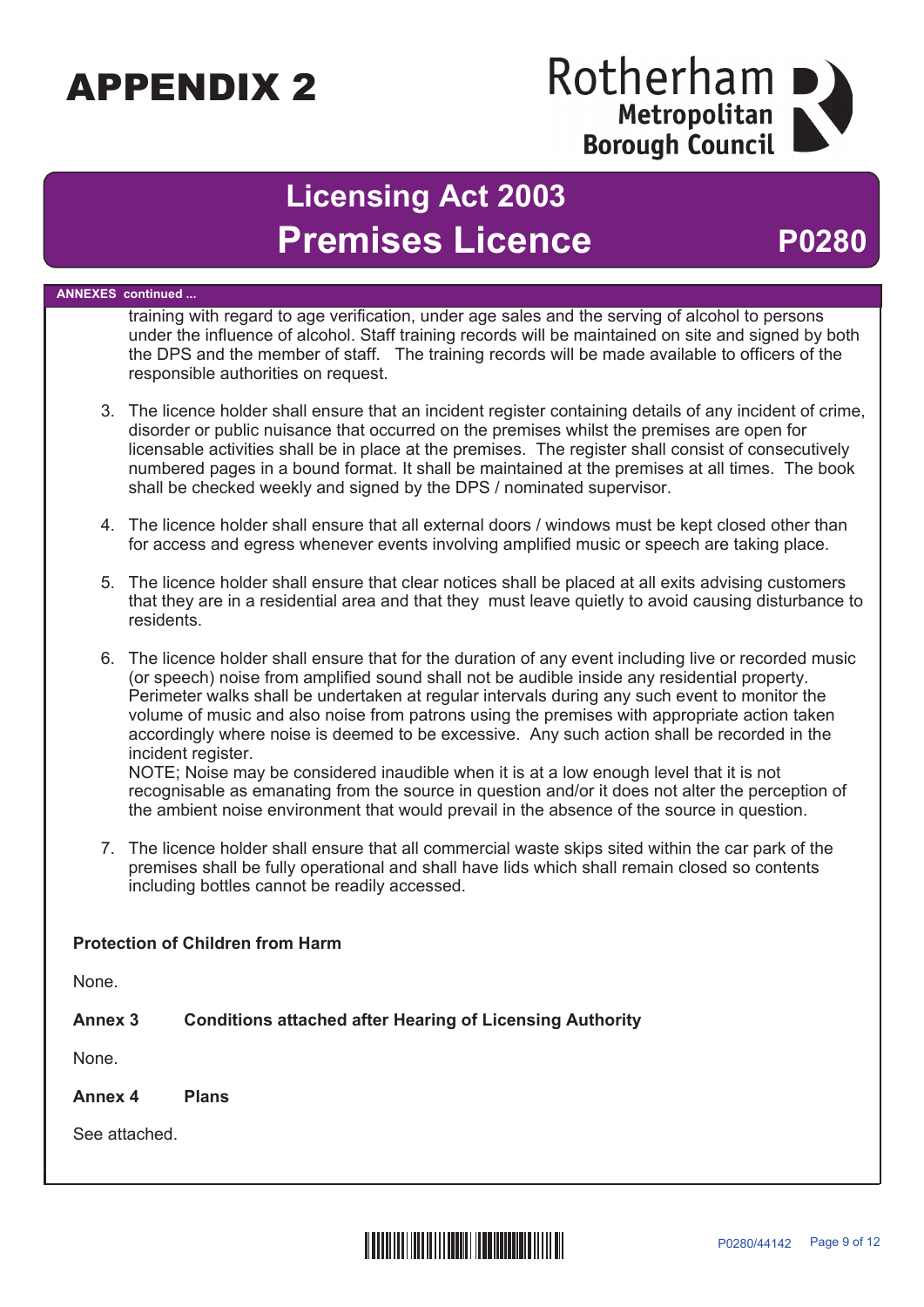# Rotherham<br>
Metropolitan<br>
Borough Council

## **Licensing Act 2003 Premises Licence Summary P0280**

Premises Details

#### **POSTAL ADDRESS OF PREMISES, OR IF NONE, ORDNANCE SURVEY MAP REFERENCE OR DESCRIPTION**

#### **The Haynook**

Redscope Crescent, Kimberworth Park, Rotherham, South Yorkshire, S61 3LY. Telephone 01709 566 920

#### **WHERE THE LICENCE IS TIME LIMITED THE DATES**

Not applicable

#### **LICENSABLE ACTIVITIES AUTHORISED BY THE LICENCE**

- an exhibition of a film
- an indoor sporting event
- a performance of live music
- any playing of recorded music
- a performance of dance
- entertainment facilities for making music
- entertainment facilities for dancing
- provision of late night refreshment
- the sale by retail of alcohol

#### **THE TIMES THE LICENCE AUTHORISES THE CARRYING OUT OF LICENSABLE ACTIVITIES**

| Activity (and Area if applicable)   | <b>Description</b>                                                                                                                           | <b>Time From</b> | Time To  |  |
|-------------------------------------|----------------------------------------------------------------------------------------------------------------------------------------------|------------------|----------|--|
| Exhibition of films (Indoors)       |                                                                                                                                              |                  |          |  |
|                                     | Sunday to Wednesday                                                                                                                          | 10:00am          | 11:00pm  |  |
|                                     | Thursday                                                                                                                                     | 10:00am          | Midnight |  |
|                                     | Friday and Saturday                                                                                                                          | 10:00am          | Midnight |  |
|                                     | New Years Fve                                                                                                                                | 10:00am          | 10:00am  |  |
|                                     | on the following morning.                                                                                                                    |                  |          |  |
|                                     | Non Standard Timings:                                                                                                                        |                  |          |  |
|                                     | An additional hour on Bank Holiday Monday's and preceeding Friday's, Saturday's and Sunday's,<br>Christmas Eve, Boxing Day and 27th December |                  |          |  |
| Indoor sporting event               |                                                                                                                                              |                  |          |  |
|                                     | Sunday to Wednesday                                                                                                                          | 10:00am          | 11:00pm  |  |
|                                     | Thursday                                                                                                                                     | 10:00am          | Midnight |  |
|                                     | Friday and Saturday                                                                                                                          | 10:00am          | Midnight |  |
|                                     | New Years Fve                                                                                                                                | 10:00am          | 10:00am  |  |
|                                     | on the following morning.                                                                                                                    |                  |          |  |
|                                     | Non Standard Timings:                                                                                                                        |                  |          |  |
|                                     | An additional hour on Bank Holiday Monday's and preceeding Friday's, Saturday's and Sunday's,<br>Christmas Eve, Boxing Day and 27th December |                  |          |  |
| Performance of live music (Indoors) |                                                                                                                                              |                  |          |  |
|                                     | Sunday to Wednesday                                                                                                                          | 10:00am          | 11:00pm  |  |
|                                     | Thursday                                                                                                                                     | 10:00am          | Midnight |  |
|                                     | Friday and Saturday                                                                                                                          | 10:00am          | Midnight |  |
|                                     | New Years Eve                                                                                                                                | 10:00am          | 10:00am  |  |
|                                     | on the following morning.                                                                                                                    |                  |          |  |
|                                     | Non Standard Timings:                                                                                                                        |                  |          |  |

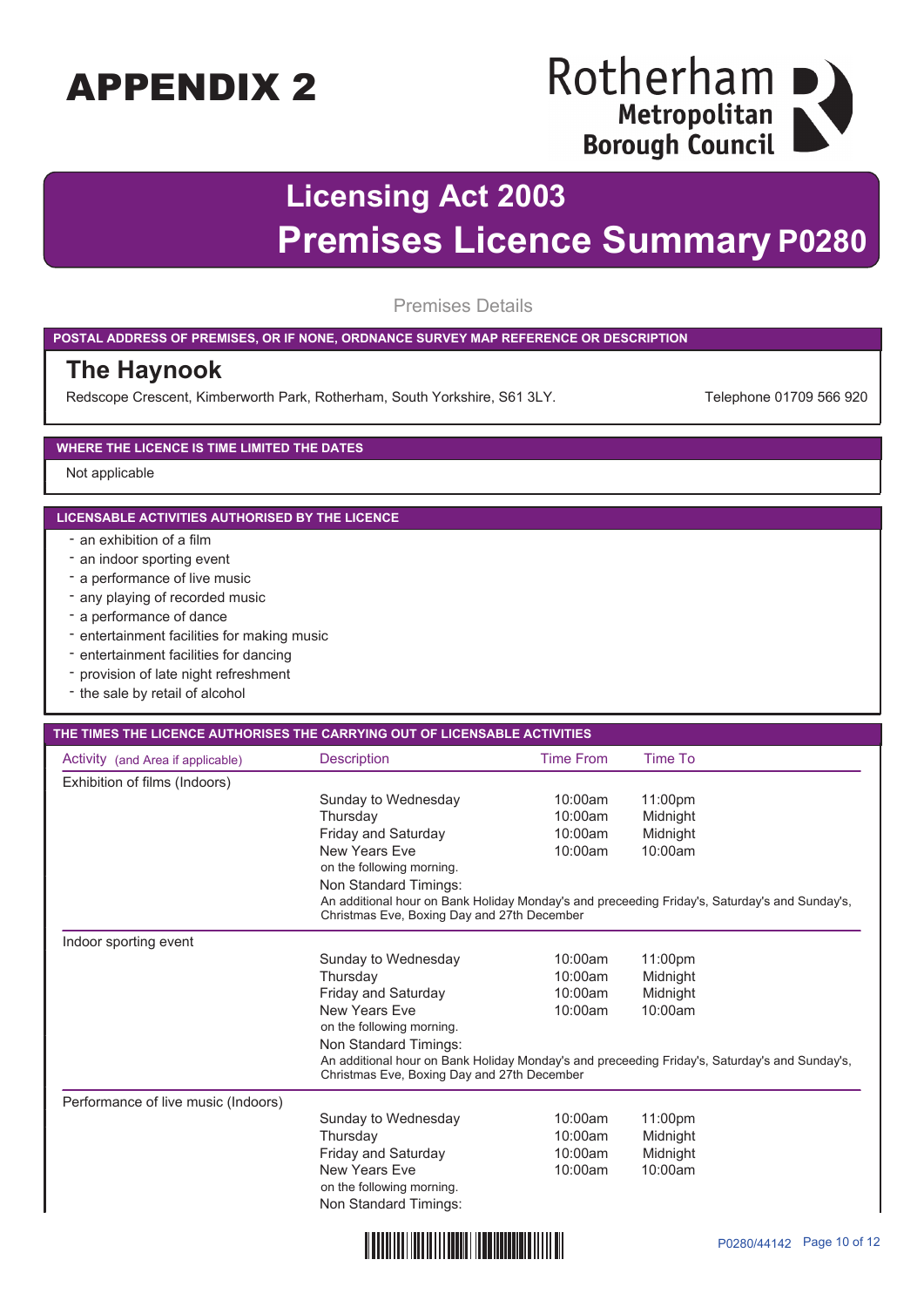# Rotherham<br>
Metropolitan<br>
Borough Council

## **Licensing Act 2003 Premises Licence Summary P0280**

| THE TIMES THE LICENCE AUTHORISES THE CARRYING OUT OF LICENSABLE ACTIVITIES continued                                                                                                          |                                                                                                                                              |                  |                |  |
|-----------------------------------------------------------------------------------------------------------------------------------------------------------------------------------------------|----------------------------------------------------------------------------------------------------------------------------------------------|------------------|----------------|--|
| Activity (and Area if applicable)                                                                                                                                                             | <b>Description</b>                                                                                                                           | <b>Time From</b> | <b>Time To</b> |  |
| Performance of live music (Indoors) continued<br>An additional hour on Bank Holiday Monday's and preceeding Friday's, Saturday's and Sunday's,<br>Christmas Eve, Boxing Day and 27th December |                                                                                                                                              |                  |                |  |
| Playing of recorded music (Indoors)                                                                                                                                                           |                                                                                                                                              |                  |                |  |
|                                                                                                                                                                                               | Sunday to Wednesday                                                                                                                          | 10:00am          | 11:00pm        |  |
|                                                                                                                                                                                               | Thursday                                                                                                                                     | 10:00am          | Midnight       |  |
|                                                                                                                                                                                               | Friday and Saturday                                                                                                                          | 10:00am          | Midnight       |  |
|                                                                                                                                                                                               | <b>New Years Eve</b><br>on the following morning.                                                                                            | 10:00am          | 10:00am        |  |
|                                                                                                                                                                                               | Non Standard Timings:                                                                                                                        |                  |                |  |
|                                                                                                                                                                                               | An additional hour on Bank Holiday Monday's and preceeding Friday's, Saturday's and Sunday's,<br>Christmas Eve, Boxing Day and 27th December |                  |                |  |
| Performance of dance (Indoors)                                                                                                                                                                |                                                                                                                                              |                  |                |  |
|                                                                                                                                                                                               | Sunday to Wednesday                                                                                                                          | 10:00am          | 11:00pm        |  |
|                                                                                                                                                                                               | Thursday                                                                                                                                     | 10:00am          | Midnight       |  |
|                                                                                                                                                                                               | <b>Friday and Saturday</b>                                                                                                                   | 10:00am          | Midnight       |  |
|                                                                                                                                                                                               | <b>New Years Eve</b>                                                                                                                         | 10:00am          | 10:00am        |  |
|                                                                                                                                                                                               | on the following morning.                                                                                                                    |                  |                |  |
|                                                                                                                                                                                               | Non Standard Timings:<br>An additional hour on Bank Holiday Monday's and preceeding Friday's, Saturday's and Sunday's,                       |                  |                |  |
|                                                                                                                                                                                               | Christmas Eve, Boxing Day and 27th December                                                                                                  |                  |                |  |
| Provision of facilities for making music (Indoors)                                                                                                                                            |                                                                                                                                              |                  |                |  |
|                                                                                                                                                                                               | Sunday to Wednesday                                                                                                                          | 10:00am          | 11:00pm        |  |
|                                                                                                                                                                                               | Thursday                                                                                                                                     | 10:00am          | Midnight       |  |
|                                                                                                                                                                                               | Friday and Saturday                                                                                                                          | 10:00am          | Midnight       |  |
|                                                                                                                                                                                               | <b>New Years Eve</b>                                                                                                                         | 10:00am          | 10:00am        |  |
|                                                                                                                                                                                               | on the following morning.                                                                                                                    |                  |                |  |
|                                                                                                                                                                                               | Non Standard Timings:<br>An additional hour on Bank Holiday Monday's and preceeding Friday's, Saturday's and Sunday's,                       |                  |                |  |
|                                                                                                                                                                                               | Christmas Eve, Boxing Day and 27th December                                                                                                  |                  |                |  |
| Provision of facilities for dancing (Indoors)                                                                                                                                                 |                                                                                                                                              |                  |                |  |
|                                                                                                                                                                                               | Sunday to Wednesday                                                                                                                          | 10:00am          | 11:00pm        |  |
|                                                                                                                                                                                               | Thursday                                                                                                                                     | 10:00am          | Midnight       |  |
|                                                                                                                                                                                               | Friday and Saturday                                                                                                                          | 10:00am          | Midnight       |  |
|                                                                                                                                                                                               | <b>New Years Eve</b>                                                                                                                         | 10:00am          | 10:00am        |  |
|                                                                                                                                                                                               | on the following morning.<br>Non Standard Timings:                                                                                           |                  |                |  |
|                                                                                                                                                                                               | An additional hour on Bank Holiday Monday's and preceeding Friday's, Saturday's and Sunday's,                                                |                  |                |  |
|                                                                                                                                                                                               | Christmas Eve, Boxing Day and 27th December                                                                                                  |                  |                |  |
| Late night refreshment (Indoors)                                                                                                                                                              |                                                                                                                                              |                  |                |  |
|                                                                                                                                                                                               | Sunday to Wednesday                                                                                                                          | 10:00am          | 11:30pm        |  |
|                                                                                                                                                                                               | Thursday                                                                                                                                     | 11:00pm          | 12:30am        |  |
|                                                                                                                                                                                               | on the following morning.                                                                                                                    |                  |                |  |
|                                                                                                                                                                                               | Friday and Saturday                                                                                                                          | 11:00pm          | 12:30am        |  |
|                                                                                                                                                                                               | on the following morning.<br><b>New Years Eve</b>                                                                                            | 11:00pm          | 5:00am         |  |
|                                                                                                                                                                                               | on the following morning.                                                                                                                    |                  |                |  |
|                                                                                                                                                                                               | Non Standard Timings:                                                                                                                        |                  |                |  |
|                                                                                                                                                                                               | An additional hour on Bank Holiday Monday's and preceeding Friday's, Saturday's and Sunday's,                                                |                  |                |  |
|                                                                                                                                                                                               | Christmas Eve, Boxing Day and 27th December                                                                                                  |                  |                |  |